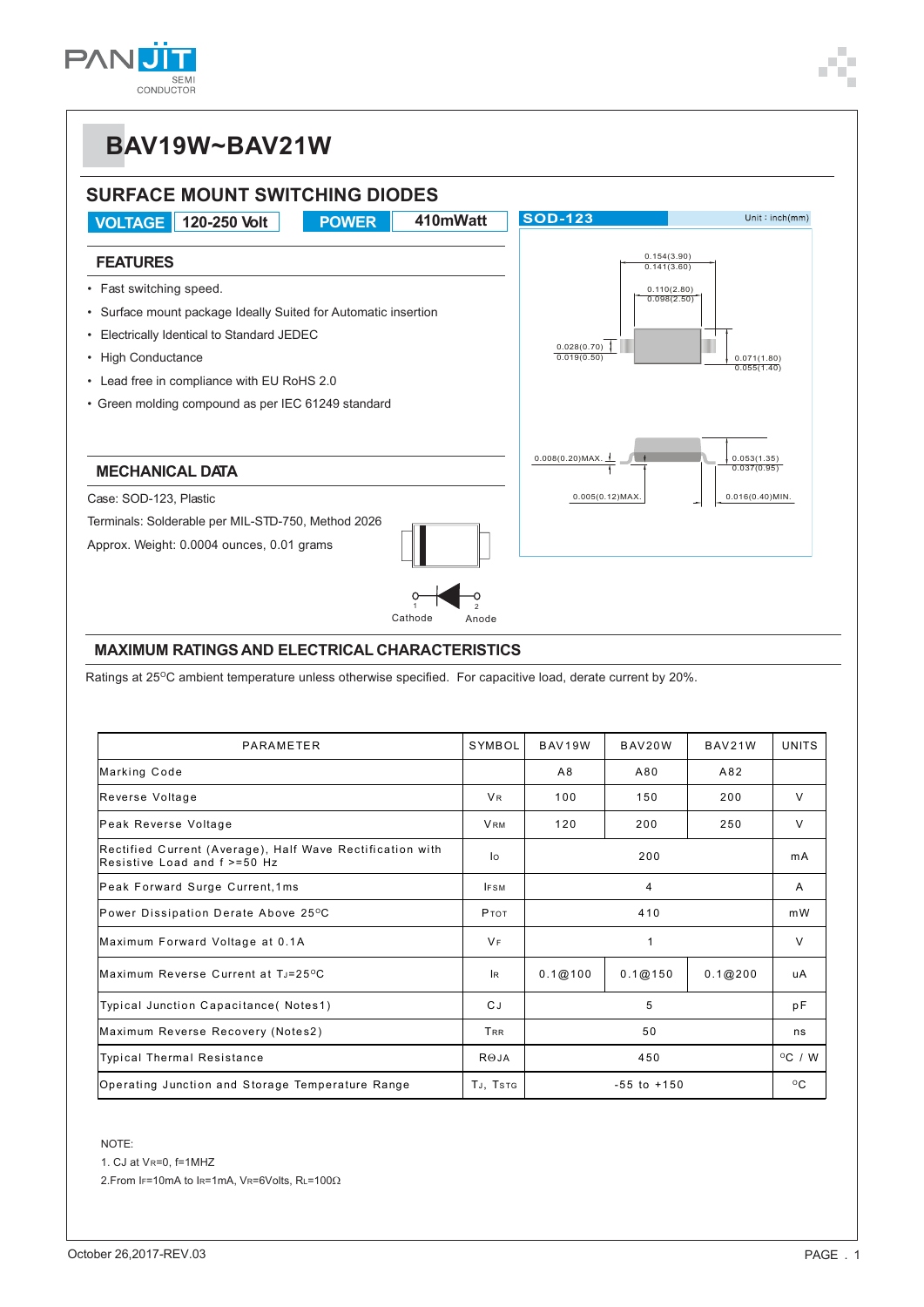

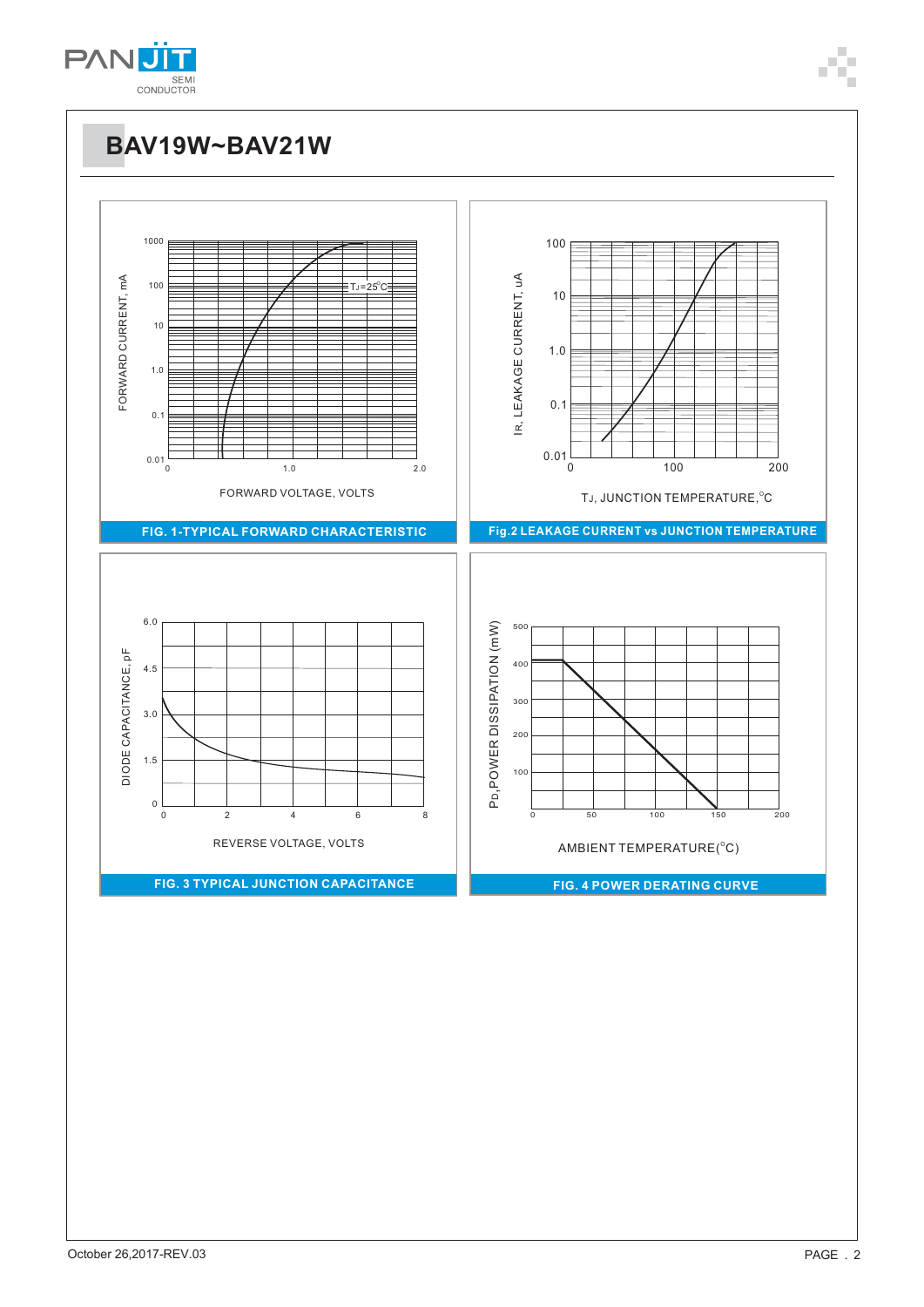

### **BAV19W~BAV21W**

### **MOUNTING PAD LAYOUT**



#### **ORDER INFORMATION**

• Packing information

T/R - 10K per 13" plastic Reel

T/R - 3K per 7" plastic Reel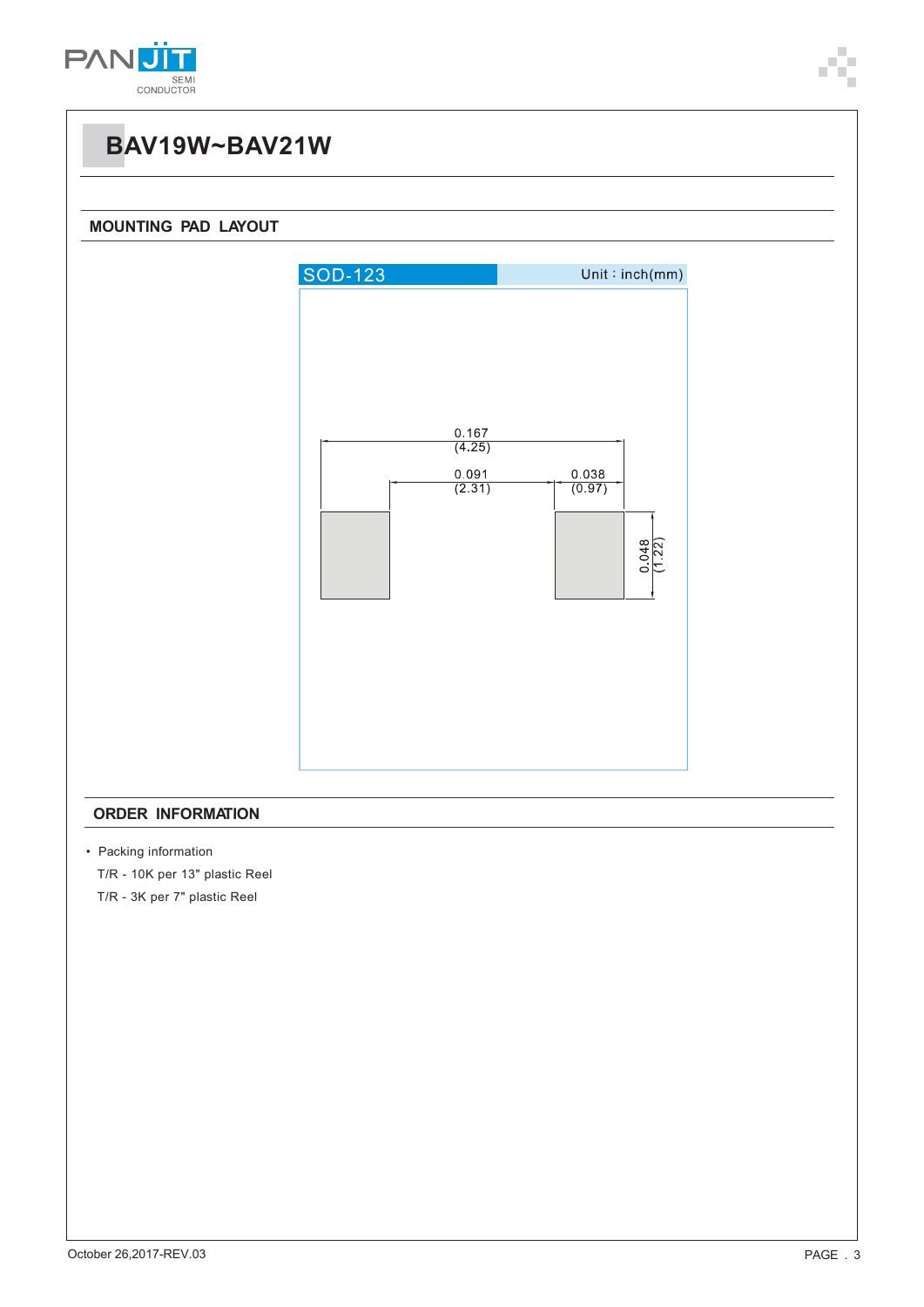

| <b>BAV19W~BAV21W</b>                                                                                                                                                    |                      |                                          |                |                                                      |              |               |  |  |  |  |
|-------------------------------------------------------------------------------------------------------------------------------------------------------------------------|----------------------|------------------------------------------|----------------|------------------------------------------------------|--------------|---------------|--|--|--|--|
| Part No_packing code_Version<br>BAV19W_R1_00001<br>BAV19W_R2_00001                                                                                                      |                      |                                          |                |                                                      |              |               |  |  |  |  |
| For example :<br>RB500V-40_R2_00001<br><b>Serial number</b><br>Part No.<br><b>Version code means HF</b><br>Packing size code means 13"<br><b>Packing type means T/R</b> |                      |                                          |                |                                                      |              |               |  |  |  |  |
| <b>Packing Code XX</b>                                                                                                                                                  |                      |                                          |                | <b>Version Code XXXXX</b>                            |              |               |  |  |  |  |
| <b>Packing type</b>                                                                                                                                                     | 1 <sup>st</sup> Code | Packing size code                        |                | 2 <sup>nd</sup> Code HF or RoHS 1 <sup>st</sup> Code |              | 2nd~5th Code  |  |  |  |  |
| <b>Tape and Ammunition Box</b><br>(T/B)                                                                                                                                 | A                    | N/A                                      | 0              | <b>HF</b>                                            | 0            | serial number |  |  |  |  |
| <b>Tape and Reel</b><br>(T/R)                                                                                                                                           | R                    | 7"                                       | 1              | <b>RoHS</b>                                          | $\mathbf{1}$ | serial number |  |  |  |  |
| <b>Bulk Packing</b><br>(B/P)                                                                                                                                            | B                    | 13"                                      | $\overline{2}$ |                                                      |              |               |  |  |  |  |
| <b>Tube Packing</b><br>(T/P)                                                                                                                                            | T                    | 26mm                                     | X              |                                                      |              |               |  |  |  |  |
| <b>Tape and Reel (Right Oriented)</b><br>(TRR)                                                                                                                          | $\mathbf s$          | 52mm                                     | Y              |                                                      |              |               |  |  |  |  |
| <b>Tape and Reel (Left Oriented)</b><br>(TRL)                                                                                                                           | L                    | <b>PANASERT T/B CATHODE UP</b><br>(PBCU) | U              |                                                      |              |               |  |  |  |  |
| <b>FORMING</b>                                                                                                                                                          | F                    | PANASERT T/B CATHODE DOWN<br>(PBCD)      | D              |                                                      |              |               |  |  |  |  |